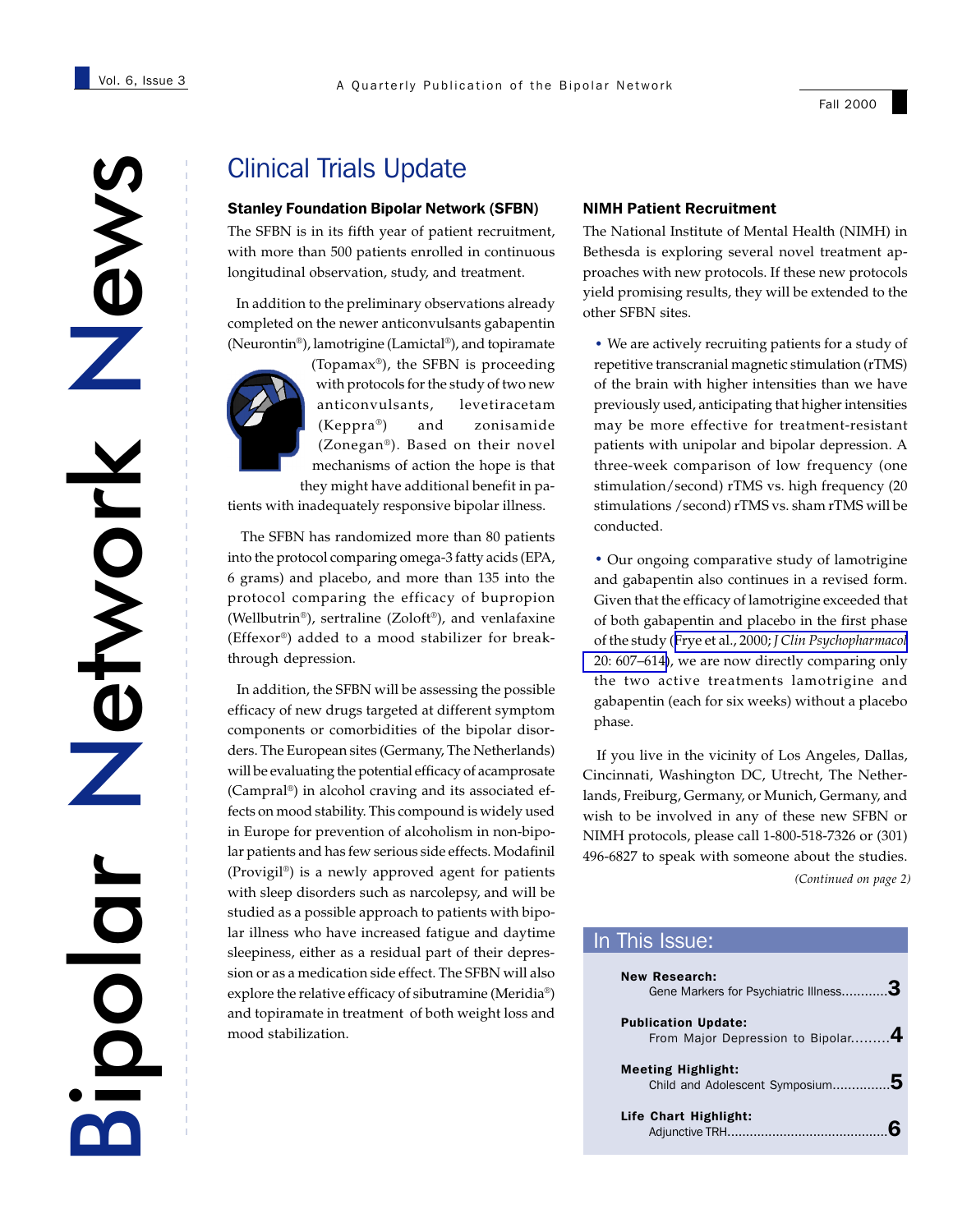#### Clinical Trials Data

*(Continued from page 1)*

Or you can visit the SFBN website for more detailed information about each participating research center, by going to www.bipolarnetwork.org. Many of the Network accomplishments and future goals have been summarized in a five-year prospectus, which is also available on the Web site.

### Bipolar Network News

Editors-in-Chief: Robert M. Post, MD Gabriele S. Leverich, MSW

The *BNN* is published four times a year by an international group of investigators working with patients with bipolar disorder to better understand the long-term course and treatment of the illness. The newsletter is available free of charge to all who request it. The goal of the Network is to help develop new and more effective treatments for bipolar disorder.

Publication of the *BNN* is made possible by an unrestricted grant from Janssen Pharmaceutica [\(http://us.janssen.com](http://www.us.janssen.com/)), a division of the Johnson and Johnson company.



Although the editors of the *BNN* have made every effort to report accurate information, much of the work detailed here is in summary or prepublication form, and therefore cannot be taken as verified data. The *BNN* can thus assume no liability for errors of fact, omission, or lack of balance. Patients should consult with their physicians, and physicians with the published literature, before making any treatment decisions based on information given in this issue or in any issue of the *BNN*.

The opinions expressed in the *BNN* are solely those of the editors, and do not necessarily represent the views of the Stanley Foundation or the National Institute of Mental Health.

For any comments or suggestions you may have, or to be placed on the mailing list, please contact us at:

#### Bipolar Network News

NIMH 10 Center Drive MSC 1272 Bldg. 10, Room 3S239 Bethesda, MD 20892-1272

| Telephone: | (800) 518-SFBN (7326)   |
|------------|-------------------------|
| Fax:       | (301) 402-0052          |
| Website:   | www.bipolarnetwork.org  |
| E-mail:    | info@bipolarnetwork.org |

### Systematic Treatment Enhancement Program for Bipolar Disorder (STEP-BD)

The National Institute of Mental Health has launched a nationwide study to improve the treatment of bipolar disorder. This study, the Systematic Treatment Enhancement Program for Bipolar Disorder (STEP-BD), is the largest, long-term, federally-funded project on bipolar disorder ever conducted. The main goal of this five-year ef-Treatment & fort, which is now recruiting 5,000 participants at 18 centers across the United States, is to improve treatment and outcomes for all people with bipolar disorder. While many **Jol** piloo treatments are used currently for bipolar disorder, including

medications and psychotherapies, doctors are uncertain which of these treatments actually work best. Findings from STEP-BD will help improve the treatment standards used by doctors in everyday clinical practice.

 STEP-BD offers participants long-term continuity of care. Participants will be followed and treated in a consistent manner throughout their involvement in the study, even when they are feeling well. STEP-BD is evaluating all the best-practice treatment options currently used for bipolar disorder: mood-stabilizing medications, antidepressants, atypical antipsychotics, monoamine oxidase inhibitors, and psychosocial interventions, including cognitive behavioral therapy, family focus therapy, interpersonal and social rhythm therapy, and psychoeducation. The study aims to find out which treatments, or combinations of treatments, are most effective for treating episodes of depression and mania and for preventing recurrent episodes over time. Participants can stay on their existing treatment plan or can choose to change treatments at any time. At no point during the study will participants be assigned placebo alone. In addition to measuring improvement in illness symptoms, STEP-BD will evaluate how treatments influence other important issues such as quality of

life, ability to work, and social function-

ing. The study also will assess the cost-effectiveness of different treatments and factors that affect how well people stay on their treatment plans.

 Almost anyone who is age 15 or older and has a DSM-IV diagnosis of Bipolar Disorder or

Cyclothymic Disorder (a less severe illness similar to bipolar disorder) can participate in STEP-BD. STEP-BD includes individuals who have more than one mental disorder diagnosis (for example, anxiety disorders or personality disorders) and those with physical illnesses.

 Cities where the trial is being conducted include: Tucson, AZ; Stanford, CA; La Jolla, CA; Denver, CO; Chicago, IL; Louisville, KY; Boston, MA; Worcester, MA; Kansas City, MO; Buffalo, NY; New York, NY; Cleveland, OH; Tulsa, OK; Pittsburgh, PA; Philadelphia, PA; Houston, TX; and San Antonio, TX.

For more information on STEP-BD, call tollfree **1-866-398-7425** or visit the NIMH STEP-BD web page: [www.nimh.nih.gov/](http://www.nimh.nih.gov/studies/STEP-BD.cfm) [studies/STEP-BD.cfm](http://www.nimh.nih.gov/studies/STEP-BD.cfm). Questions also may be directed to the Massachusetts General Hospital coordinating center at (617) 724- 6058. ■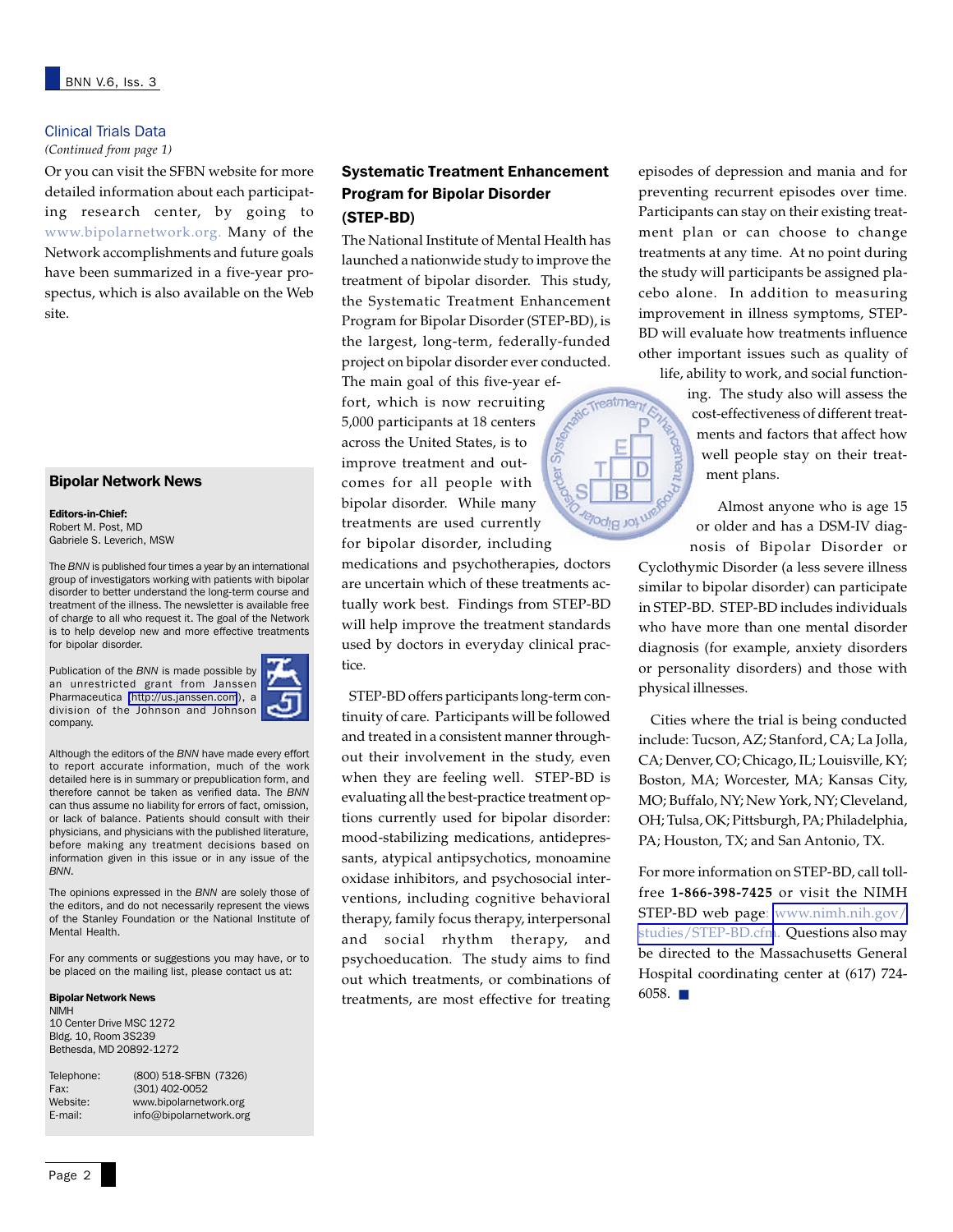# Research Update

Variation in the COMT Gene as a Risk Factor for Schizophrenia: Implications for the Genetics of Bipolar Disorder

A large part of the human genome has been searched for robust association markers to bipolar disorder and schizophrenia, without finding any single gene with a sizable effect. Most authorities now agree that these serious psychiatric illnesses are probably multigenic, i.e., a variety of gene alterations likely act as vulnerability factors, and having a given threshold number of these genes is necessary for full-blown illness.

 Dr. Daniel Weinberger, Chief of the Clinical Brain Disorders Branch at the National Institute of Mental Health (NIMH), and his staff have been searching for genes with small effects in patients with schizophrenia using a novel strategy. They decided to look at how genetic variation might relate to central nervous system processing defects as revealed on functional magnetic resonance imaging (fMRI), hoping that this method might give a more precise picture than using the entire syndrome of schizophrenia as the focus of the gene search.

 Dr. Weinberger's group used a working memory task in which each person had to remember the position of a number on a card that had been shown two cards previously, called the "two-back test". This is a relatively easy task which normal volunteer controls and patients with schizophrenia are both able to complete with a high degree of accuracy.

 As revealed by brain imaging with fMRI, the patients with schizophrenia activate a much greater area of the frontal cortex and cingulate gyrus than the controls without illness. This increased activation is considered evidence of inefficient processing of information involved in the task, because as one becomes proficient in a variety of motor learning and memory paradigms, lesser degrees of cortical activation are required.

 It has long been thought that a deficiency of dopamine (hypoactivity) in the prefrontal cortex could account for many of the negative symptoms of schizophrenia, whereas dopaminergic hyperactivity in limbic and striatal areas of the brain could account for the positive symptoms of schizophrenia. Consistent with the view that decreased dopamine function in prefrontal cortex would be related to inefficient processing of the two-back test, patients with Parkinson's disease (who are dopamine deficient) were found to have this problem before but not after treatment with levodopa (the immediate precursor of dopamine).

 The enzyme catechol-O-methyl-transferase (COMT) is required for the breakdown of dopamine and norepinephrine. Its activity is particularly important in regulating levels of dopamine in frontal cortex where the usual transporters for dopamine reuptake and inactivation are less prominent than in the striatum. High levels of COMT activity would thus decrease dopamine by rapidly converting it to methylated intermediates which are further oxidized by monoamine oxidases (MAOs). A gene variation in the DNA coding for COMT has been found which results in a four-fold increase in activity and, thus, decreases levels of dopamine.

 Dr. Weinberger and colleagues also found that in another task that is critically dependent on dorsolateral prefrontal cortical function and one on which schizophrenic patients show deficiencies, that the variant of the COMT allele is, in fact, associated with poor performance in both controls and in patients with schizophrenia. These investigators have now found that the presence of this COMT variant confers a 1.5 times increased relative risk for developing schizophrenia. This is a relatively small effect, but Dr. Weinberger and associates



surmise that with sufficient numbers of such small genetic variations, each contributing a relatively small increased risk of illness, a robust effect could ultimately be produced.

 This finding is much like the recent findings of a gene conferring vulnerability to diabetes, in which 75% of the normal population have the gene, but 80% of diabetics have it. Thus, the gene does not *cause* diabetes any more than the COMT variation causes schizophrenia. However, both appear to be risk or vulnerability markers which may be sufficient to push an individual over the gene threshold for active illness along with a variety of other vulnerability genes.

 Should the findings with COMT be replicated by other groups (and the four linkage studies that have examined this association of the COMT variant with the presence of schizophrenia have all been positive), it would represent one of the first verified genetic vulnerability markers for a major psychiatric illness. At the same time, these findings illustrate the exquisite difficulty in finding and verifying such associations with polygenic illnesses such as schizophrenia or bipolar disorder, as opposed to some neurological illnesses like Huntington's chorea in which an alteration at a single gene locus determines whether, and at approximately what age, one is likely to develop that degenerative disorder.

### Short Cuts in the Search for Gene Markers: Proteomics and SNPs

*(Continued on page 4)* Although such a complicated process as described above would appear to put any impact of modern molecular genetics on clinical therapeutics many decades into the future, there may be some short cuts around this process. For example, the whole field of *proteomics* is focused on identifying pro-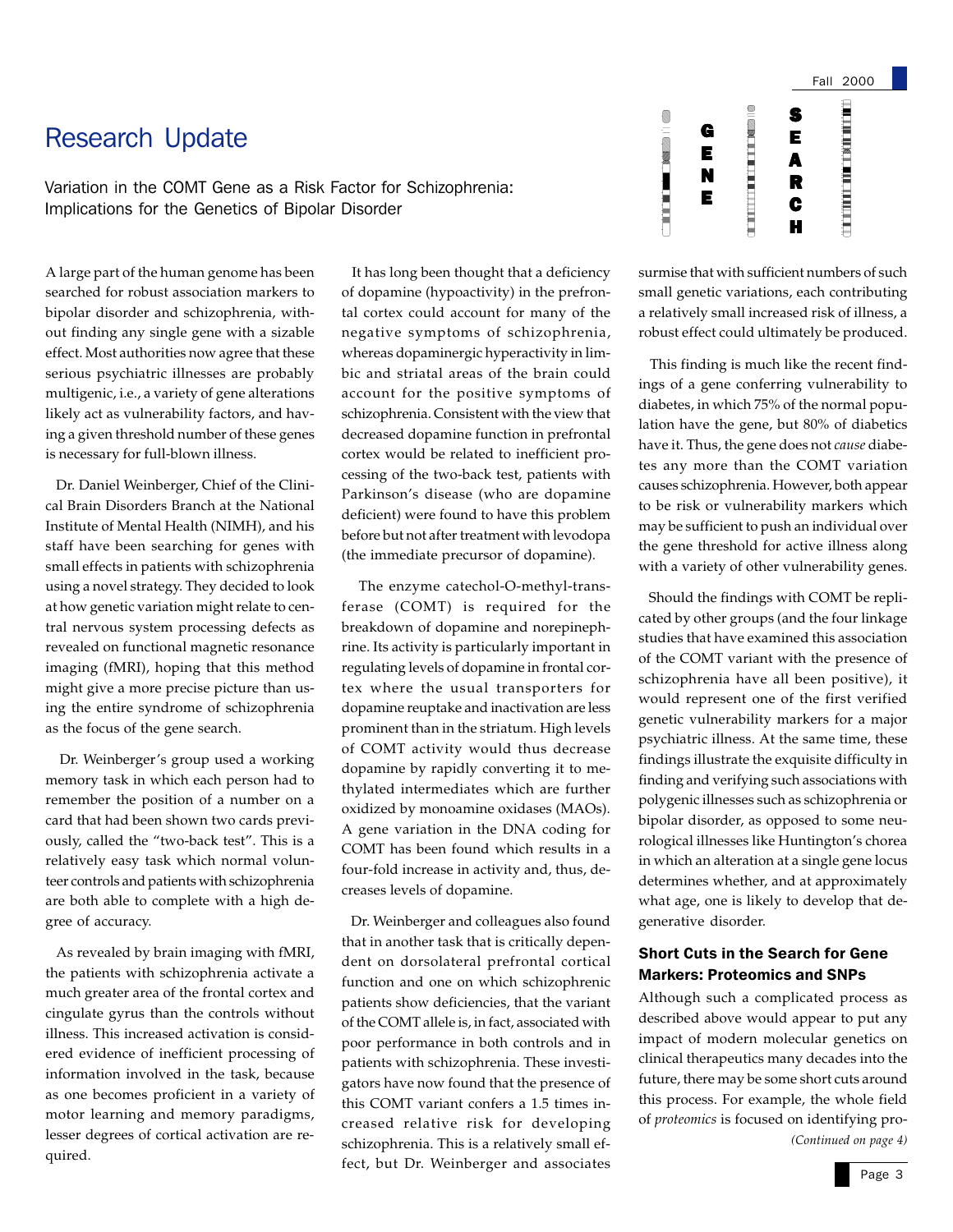#### Research Update: Genetics *(Continued from page 3)*

tein products that are abnormal in a given illness and then tracing back the genes that account for this abnormality. This method results in a much more focused search rather than having to look for linkages over the entire genome.

 Perhaps the strategy most likely to be clinically relevant is one using single nucleotide polymorphisms (SNPs, pronounced "snips") as markers for clinical response or side effects to a given treatment [\(Schork et](http://www.ncbi.nlm.nih.gov/entrez/query.fcgi?cmd=Retrieve&db=PubMed&list_uids=11076050&dopt=Abstract) al., 2000; *Clin Genet* [58: 250–264](http://www.ncbi.nlm.nih.gov/entrez/query.fcgi?cmd=Retrieve&db=PubMed&list_uids=11076050&dopt=Abstract); [Brookes,](http://www.ncbi.nlm.nih.gov/entrez/query.fcgi?cmd=Retrieve&db=PubMed&list_uids=10395891&dopt=Abstract) 1999; *Gene* [234: 177–186](http://www.ncbi.nlm.nih.gov/entrez/query.fcgi?cmd=Retrieve&db=PubMed&list_uids=10395891&dopt=Abstract)). With the advent of the sequencing of the entire human genome, it is estimated that there are many tens of thousands of these SNPs in each individual. SNPs are common variations in

the general population as opposed to gene defects or mutations which occur, by definition, more rarely.

 In any given clinical trial, one would be able to compare the SNP profile of patients who respond to a given treatment versus those who do not, and establish this with a given degree of certainty. Then patients who are considering taking one drug compared with another might be able to have their SNP profile analyzed to see whether they are likely to be responsive or not. In this way individual clinical trials of medications could be more rationally sequenced based on this added information about the probability of being a responder.

 The same profiling could be done with SNPs in relation to drug side effects, so that the likelihood of having a severe adverse side effect could be, in part, estimated in advance. Both of these processes of using the SNP profile to predict response or side effects could be done quite independently of the knowledge about the function of the array of SNPs that are involved in the clinical predictions. Given this ability to pass over the difficult steps of linking specific gene variants to differences in physiological function, the promise of SNPs for ultimate utility in clinical therapeutics is high, and this technology is likely to be clinically important for psychiatry in the very near future. ■

# Publication Update: The Evolution of Childhood Major Depression

#### Bipolar Disorder at Prospective Follow-Up of Adults Who Had Prepubertal Major Depressive Disorder

B. Geller, B. Zimerman, M. Williams, K. Bolhofner, J.L. Craney *Am J Psychiatry* [2001; 158: 125–127](http://www.ncbi.nlm.nih.gov/entrez/query.fcgi?cmd=Retrieve&db=PubMed&list_uids=11136645&dopt=Abstract)

OBJECTIVE<sup>1</sup>: The authors' goal was to conduct an adult follow-up of subjects who had participated in a study of nortriptyline for childhood depression (Geller et al., 1992, *[J Am Acad Child Adolesc Psychiatry](http://www.ncbi.nlm.nih.gov/entrez/query.fcgi?cmd=Retrieve&db=PubMed&list_uids=1537779&dopt=Abstract)* 31: 34–44; Geller et al., 1994, *[J Am Acad Child Adolesc Psychiatry](http://www.ncbi.nlm.nih.gov/entrez/query.fcgi?cmd=Retrieve&db=PubMed&list_uids=8005898&dopt=Abstract)* [33: 461–468](http://www.ncbi.nlm.nih.gov/entrez/query.fcgi?cmd=Retrieve&db=PubMed&list_uids=8005898&dopt=Abstract)).

**METHOD:** The study group represented 100 (90. 9%) of the original 110 subjects and included 72 subjects who had a prepubertal diagnosis of major depressive disorder and 28 normal comparison subjects. Subjects were assessed with semistructured research interviews given by research nurses who were blind to the subjects' original diagnoses.

RESULTS: In the original study, the mean age of the children with prepubertal major depressive disorder was  $10.3$  years (SD=1.5); at adult follow-up the mean age of these subjects was 20.7 years (SD=2.0). At follow-up, significantly more of the subjects who had prepubertal diagnoses of major depressive disorder (N=24 [33.3%]) than normal comparison subjects (none) had bipolar I disorder. Subjects who had prepubertal diagnoses of major depressive disorder also had significantly higher rates of any bipolar disorder than normal subjects (48.6% [N=35] versus 7.1% [N=2]), major depressive disorder (36.1% [N=26] versus 14.3% [N=4]), substance use disorders  $(30.6\% \text{ [N=22] }$  versus 10.7%  $\text{[N=3]}$ , and suicidality  $(22.2\% \text{ [N=16] }$  versus 3.6%  $\text{[N=1]}$ ). Parental and grandparental mania predicted bipolar I disorder outcomes.

CONCLUSIONS: The rates of bipolar disorder in subjects who had prepubertal major depressive disorder were higher than those found in similar outcome studies of adults with major depressive disorder, consistent with the possibility that subjects first examined in adulthood (possibly after switching from prepubertal major depressive disorder to mania in childhood) would simply be counted as having bipolar disorder. High rates of switching to mania have implications for the treatment of depressed children because of concerns that antidepressants (such as desipramine or nortriptyline) may worsen childhood mania.

<sup>1</sup> Abstract compiled and modified from source listed above

**BNN SUMMARY:** The occurrence of prepubertal depression is a substantial risk factor for the subsequent occurrence of bipolar illness.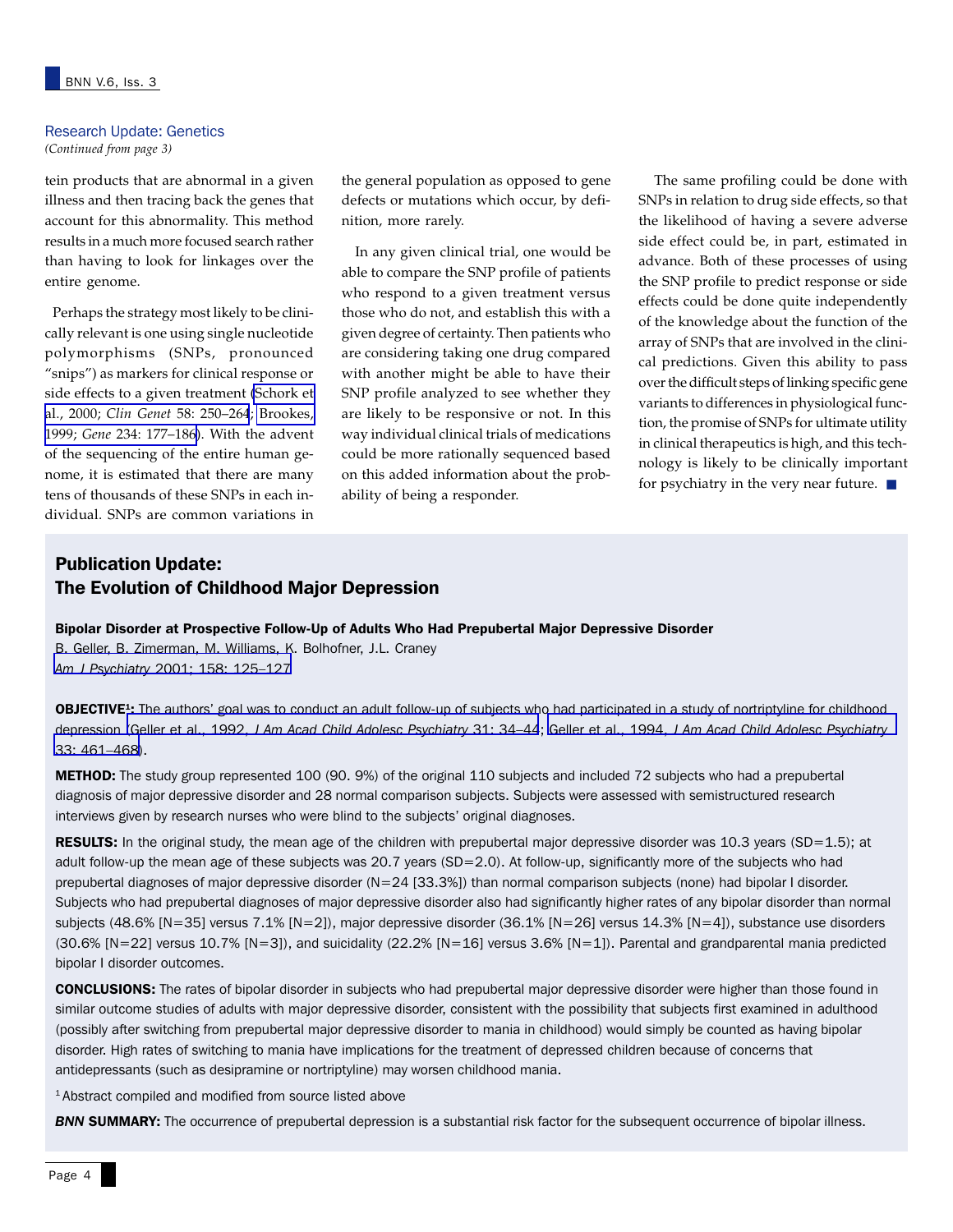# Meeting Highlights

Satellite Symposium on Bipolar Disorder in Children and Adolescents Rotterdam, The Netherlands, September 20, 2000

The Second European Stanley Foundation Conference on Bipolar Disorder was held in Amsterdam, The Netherlands, from September 21–22, 2000. In conjunction, a satellite symposium on bipolar disorder in children and adolescents was held on September 20, 2000, in Rotterdam. We will present you with highlights of the satellite symposium in this issue, and highlights of the larger conference in the next issue.

#### Plenary Session

Dr. J. Biederman of Harvard Medical School began the symposium with his presentation, "Pediatric Mania: a Developmental Subtype of Bipolar Disorder?" He noted that even though it was still controversial, the view that pediatric mania is rare or nonexistent is being increasingly challenged by case reports and systematic studies. The research suggests that pediatric mania may not be rare, but is difficult to diagnose, for a number of reasons, including comorbidities and overlap with other disorders.

 Dr. Biederman gave a historical review and summary of his group's data set at Massachusetts General Hospital. He indicated that the earliest presentations of bipolar illness typically include affective symptom storms and dangerous, aggressive behavior, where the affective dysregulation is insidious in onset and mood lability is continuous as opposed to discretely episodic (see *BNN* Vol. 5, Issue 2). In a chart review of 427 referrals of children to his group's clinic since 1991, he found that of 291 with DSM diagnoses, 43 (15%) were manic. Forty-two of the 43 (98%) also had comorbid attention-deficit hyperactivity disorder (ADHD) symptoms, 38 (88%) had oppositional defiant disorder (ODD), 24 of the 43 (56%) had anxiety disorders of multiple types, and 16 (37%) met criteria for conduct disorder (CD).

 In his retrospective chart review, he found that good responses were observed with mood stabilizers such as lithium, valproate (Depakote®), and carbamazepine (Tegretol®), but poor response to tricyclic antidepressants (TCAs), serotonin-selective reuptake inhibitors (SSRIs), and psychomotor stimulants. In his data set, risperidone (Risperdal®) showed an 82% response rate in mania, and olanzapine (Zyprexa®) was excellent in monotherapy at initial doses of 2.5 mg/day up to a maximum of 20 mg/ day. However, side effects were prominent on these newer antipsychotics, with increased appetite in 61%, sleepiness in 44%, abdominal pain in 30%, increased weight in 30%, and depression in 26%.

 Dr. Biederman discussed what he called the "parental exhaustion syndrome" in which these highly disturbed children are extremely difficult to manage and essentially exhaust all resources. He came to the conclusion that children with these extreme types of presentations should be treated with mood stabilizers first and only thereafter with psychomotor stimulants for residual ADHD. In his experience, adjunctive use of stimulants are less destabilizing in children with a history of bipolar illness than are SSRIs.

· There appears to be a mounting consensus among many of the authorities in the field, including our interpretation of the recommendations of Drs. Kutcher, Kowatch, Geller, and Findling, and many others, that these bipolar-like children require mood stabilization prior to the use of small adjunctive doses of psychomotor stimulants and often tend to deteriorate if they are treated with psychomotor stimulants alone.



 Dr. C. Reichart of Academic Hospital Rotterdam-Sophia Children's Hospital, The Netherlands, discussed "Bipolar Disorder in Children and Adolescents: A Clinical Reality?" Dr. Reichart noted that among adolescents, bipolar disorder appears to be similarly prevalent in the U.S. and in The Netherlands. However, in her experience and that of many of her colleagues, the diagnosis of bipolar illness was extremely rare in children in The Netherlands. In her 15 years of work as a child and adolescent psychiatrist working in both inpatient and outpatient settings, she had observed only three children before the age of 12 who fulfilled the criteria of bipolar disorder, all of whom were male and had been treated with methylphenidate (Ritalin®).

 A survey of 342 bipolar parents done by Dr. Reichart and her colleagues, inquiring about bipolar symptoms in their children, found that none of the children fulfilled the criterion of a bipolar disorder diagnosis before age 12, suggesting that bipolar disorder before puberty hardly exists in The Netherlands. This disparity between the two countries in childhood bipolar disorder led her to speculate that perhaps wider use of psychomotor stimulants in the U.S. in some 6–7% of the childhood population (10 million children exposed) compared to 1% use in The Netherlands (30,000 exposed) could be a factor in the different incidence rates. Perhaps U.S. children are mistakenly diagnosed as ADHD and given stimulants, resulting in full-blown mania. She hypothesized that stimulants, like antidepressants, may trigger a manic episode. In children genetically predisposed to develop bipolar disorder, using stimulants and related drugs may induce the expression of the illness before age 12.

*(Continued on page 8)*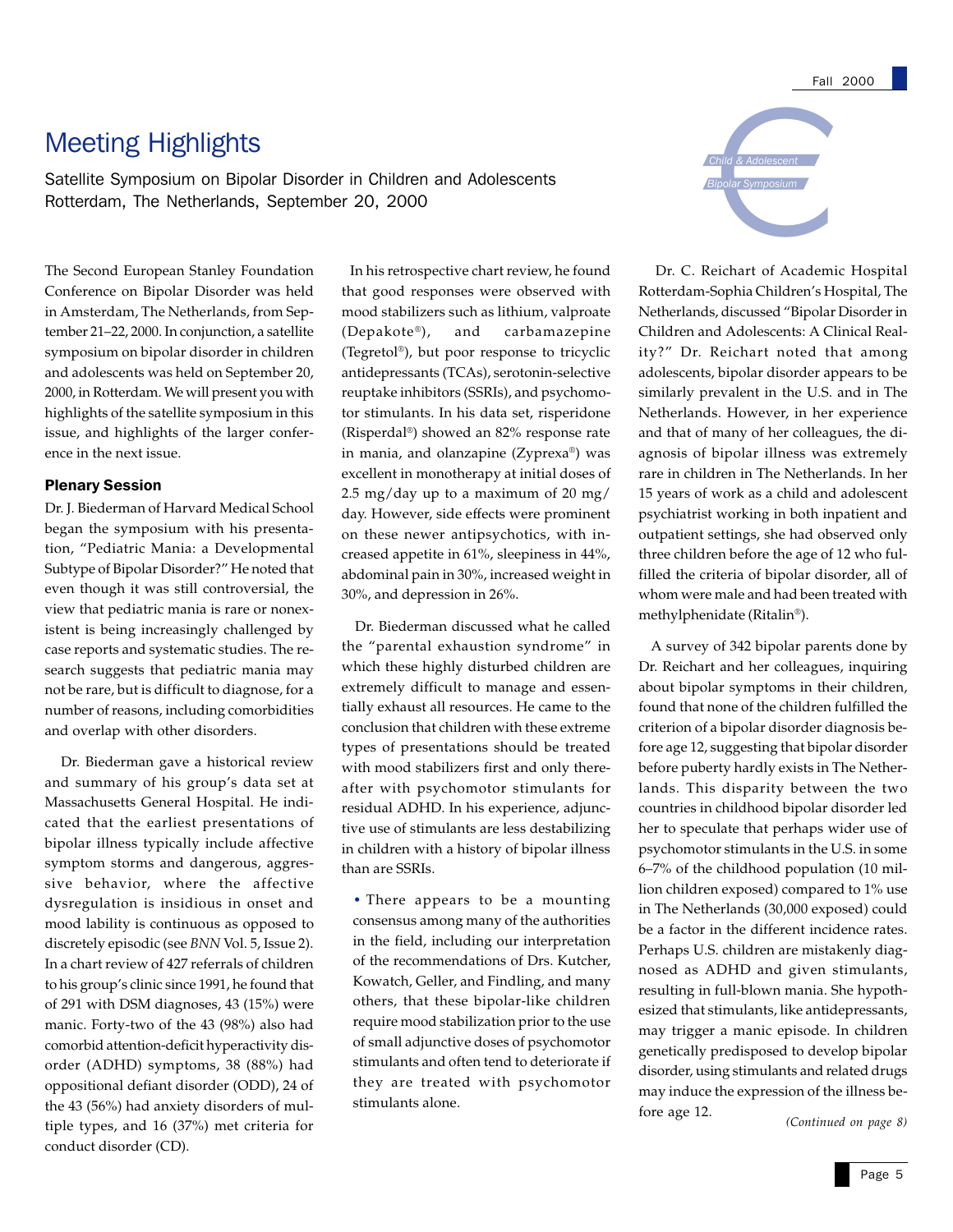# Life Chart Highlight

Adjunctive TRH for Prolonged Mood Stabilization in Treatment-Resistant Bipolar Depression?

#### Retrospective Mood History

The patient whose course of illness and treatment is shown in the life chart at right is a middle aged, married white female. Her hyperthymic (energetic) temperament switched to dysthymia during long-term butalbital (Sedapap®) treatment of her migraines. Major depressions began to emerge (1987–1988) with six hospitalizations in the next 5 years (Figure 1). These depressions did not adequately respond to: **mood stabilizers** (lithium, or valproate [Depakote®]); **antidepressants** (desipramine [Norpramin®], fluoxetine [Prozac®], bupropion [Wellbutrin®], nortriptyline [Pamelor®], or venlafaxine [Effexor®]); **benzodiazepines** (temazepam [Restoril®], oxazepam [Serax®], diazepam [Valium®], lorazepam [Ativan®], or clonazepam [Klonopin®]); **neuroleptics** (trifluoperazine [Stelazine®] or thioridizine [Mellaril®]); or adjunctive estrogen and levothyroxine (Synthroid®, T4), .

#### Prospective NIMH Treatment

In many instances the patient showed evidence of initial response to a variety of protocol treatments at the National Institute of Mental Health (NIMH), only to slowly develop treatment resistance in an apparent tolerance pattern (loss of efficacy while maintaining appropriate treatment doses and blood levels) over a period of weeks to 1–2 months (Figure 2). These treatments included: rTMS (20Hz) daily, then twice daily; thyrotropin-releasing hormone (TRH) 500 µg daily, intravenously and subcutaneously (see euthymic period in late 1994); lamotrigine (Lamictal®); lamotrigine and bupropion; lamotrigine, bupropion, liothyronine sodium ( $T_3$ , Cytomel®) and  $T_4$ ; and lamotrigine, bupropion,  $T_3$ ,  $T_4$ , and TRH 500 µg in the morning.

 She was readmitted in 1996 after a near lethal suicide attempt as her depression returned again. In consultation with Drs. M. Szuba, A. Winokur, and M. Frye, and based on the observations of Philpot (1993; *J Neuropsychiatry* 5: 349–350), we decided to use small doses of TRH (25 µg) subcutaneously at night rather than 500 µg in the morning. With this regimen the patient's mood has remained relatively stable without incapacitating depression for almost 5 years. The patient gave oral and written informed consent for the studies noted here and the publication of this case report.

#### Therapeutic Lessons

This case and that of Philpot (1993) are the only instances of which we are aware, suggesting the possible utility of low dose parenteral TRH as an adjunctive treatment. Essentially the same treatment regimen without the TRH (i.e., lamotrigine, bupropion,  $T_3$  and  $T_4$ ) was associated with a severe breakthrough depression in early 1996. It was only after low doses of TRH (25 µg subcutaneously) were administered in the evening that her mood remained normal or only mildly depressed. Whether the low doses or evening doses of TRH were



the critical ingredient remains to be ascertained. Systematic double-blind clinical trials should be performed to document or refute these preliminary case observations. Moreover, it also remains for further exploration to ascertain whether a positive mood response to 500 µg TRH during an endocrine challenge TRH test (as shown by this patient) is predictive of a positive response to low-dose adjunctive TRH. ■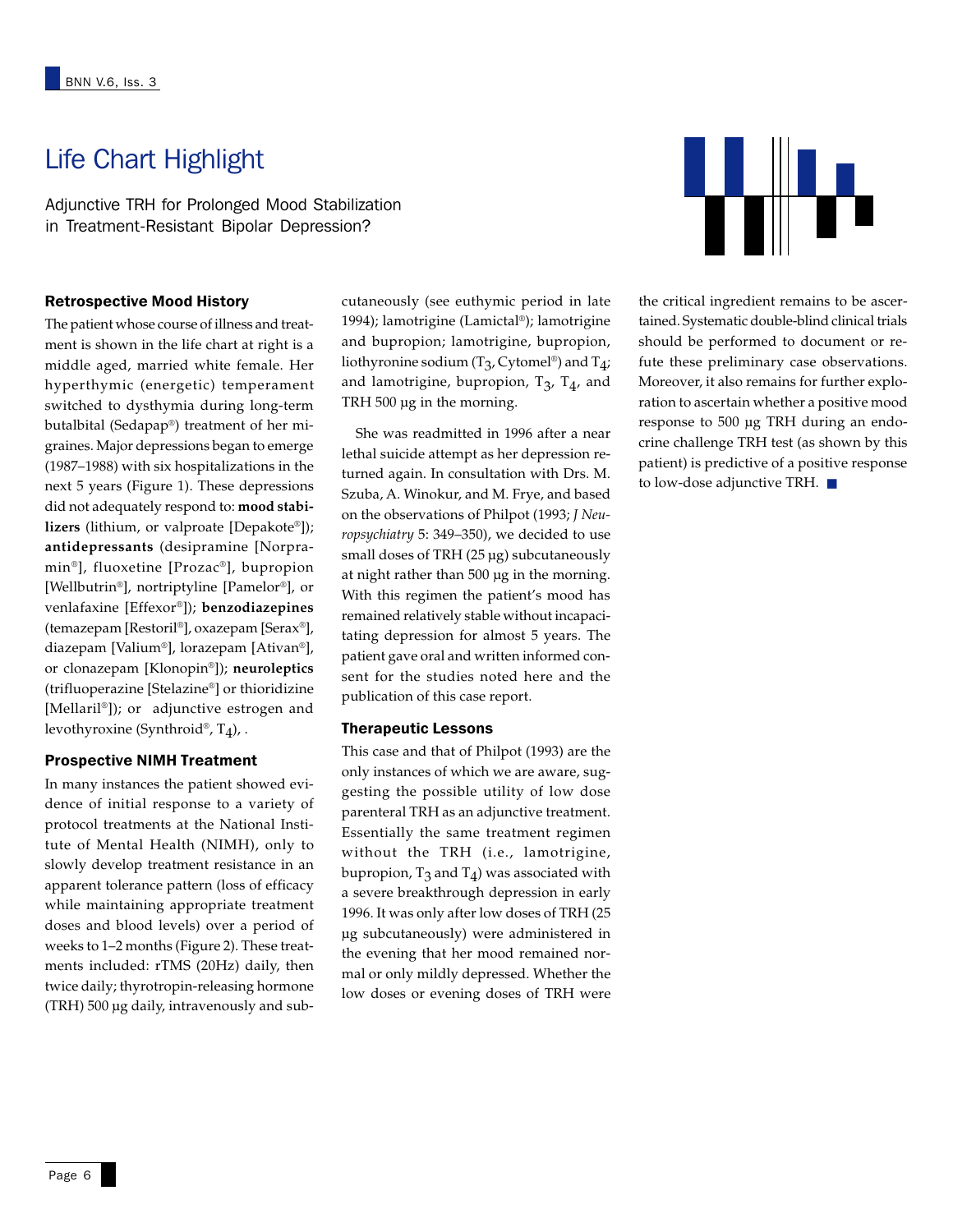

Figure 2: Prospective life chart showing sustained therapeutic response to a regimen of lamotrigine, bupropion,  $T_3$ ,  $T_4$ , and TRH after eight years of almost continuous depression.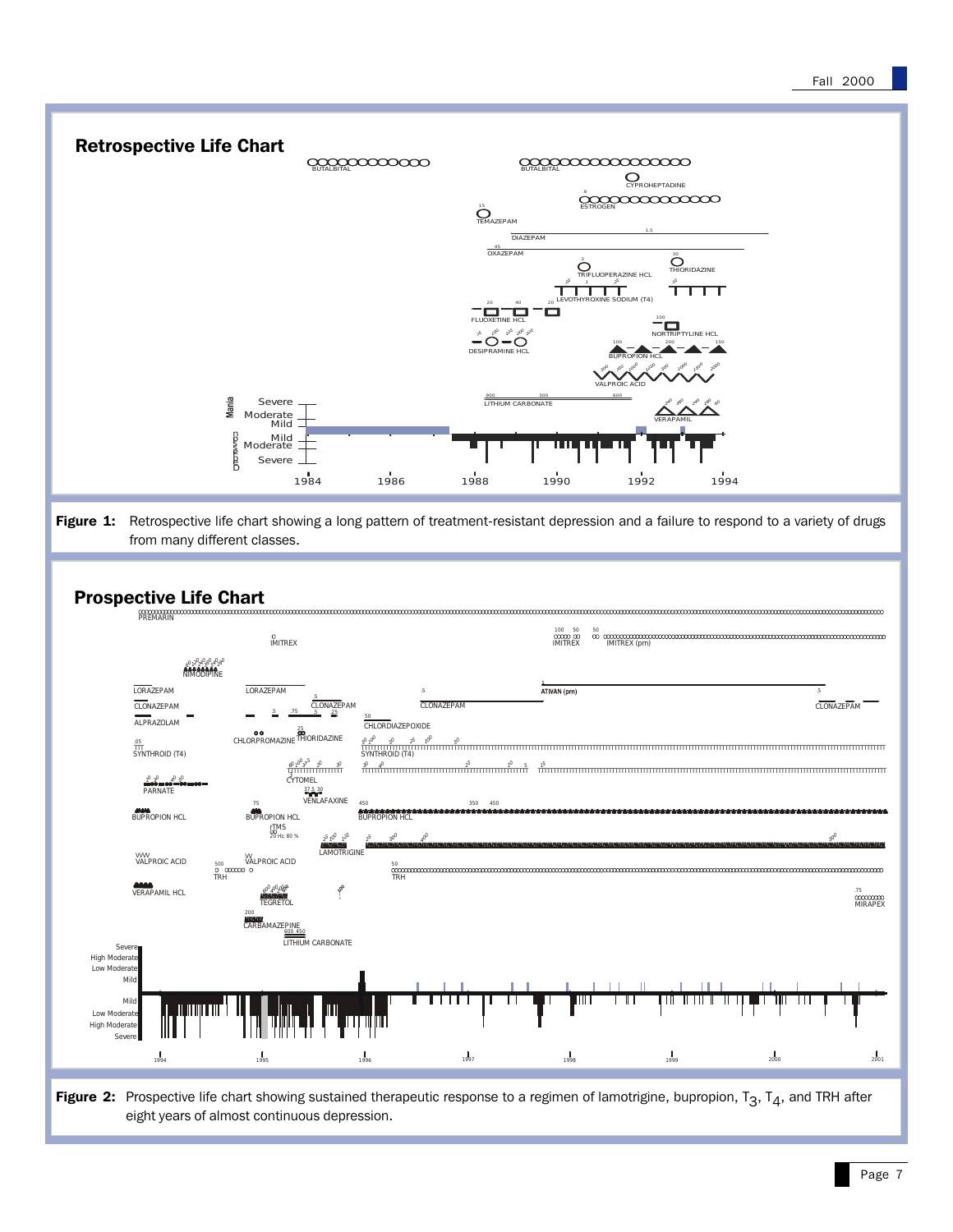#### Meeting Highlights: Satellite Symposium *(Continued from page 5)*

 Dr. R. Findling of the Stanley Clinical Research Center at Case Western Reserve University discussed "The Rationale, Design, and Progress of Two Novel Maintenance Treatment Studies in Pediatric Bipolarity." Dr. Findling noted that there are no proven acute or maintenance medication treatments for pediatric patients with bipolar illness, and no mood stabilizers are approved for use in the treatment of children and adolescents with bipolar disorder in the U.S.

 Dr. Findling and his colleagues have been conducting a randomized, blind trial at Case Western Reserve University, comparing lithium or valproate monotherapy as maintenance treatment for stabilized pediatric patients with bipolar I or bipolar II disorder. Patients were 5–17 years old and met diagnostic criteria for bipolar I or II. Patients in phase I are treated with both lithium and valproate simultaneously in an open design for up to 20 weeks, and doses of both drugs are titrated to reach therapeutic levels and maximize clinical response. After four consecutive weeks of mood stabilization, patients enter phase II, where either valproate or lithium is tapered off over eight weeks in a double-blind fashion. The patients may receive blinded monotherapy on either drug for up to 76 weeks.

 So far, 66 patients (50 male, 16 female) have received lithium/valproate combination therapy (phase I), 34 (52%) of whom had a history of rapid cycling; 24 are in phase II. Dr. Findling found in phase I of his trial of lithium and valproate that most children were euthymic in approximately the first four weeks of treatment with the combination. He noted that the children and adolescents in phase I were much more responsive to treatment than the adults in the series of Bowden et al. (2000; *Arch Gen Psychiatry* 57: 481–489) in which very few patients (less than one quarter of the initial intent-to-treat cohort) were able to be adequately stabilized on the combination.

However, in phase II, 19 (79%) of the 24 children stabilized on dual treatment with lithium or valproate who had been randomized to one of the drugs in monotherapy were withdrawn from the study, suggesting that monotherapy with these agents is not as effective as combination treatment.

 Dr. Findling and his colleagues have also begun a study of youths (ages 5–17) who are manifesting subsyndromal symptoms of bipolar disorder and who have at least one parent with bipolar illness (and thus are at greater risk for developing full-blown illness). This second study is an attempt to identify a pharmacological intervention that might prevent the development of fullblown bipolar disorder in those youths at highest risk. Patients are randomized to receive either valproate or placebo for up to 5 years in a double-blind design. So far, 32 patients (24 male, 8 female) have received blinded study medication, and nine have left the study due to inadequate mood stabilization (although none have left due to adverse side effects). Completion of this study on the relative efficacy of valproate versus placebo in this high risk population is eagerly awaited.

Dr. M. Wals of the Altrecht Institute for Mental Health Care in Utrecht, The Netherlands, presented data from his work on the "Prevalence of Psychopathology in Children of Bipolar Parents." Problem behavior in 140 offspring (ages 11–21 years) of 86 bipolar parents was assessed using a variety of scales and checklists by interview of adolescents, parents, their spouses, and teachers. Although parental reports revealed significantly higher rates of problem behavior on 3–4 syndrome scales of the Child Behavior Checklist (CBCL), self-reports and teacher reports did not show any significant differences in scores for the adolescent offspring versus a Dutch normative sample, and the prevalence of DSM-IV diagnoses in the offspring (29%) was comparable to offspring

of parents with no mental disorders in a meta-analysis of many other studies (Lapalme et al., 1993; *Can J Psychiatry* 42: 623–631).

 Dr. R. Kowatch of the University of Texas Southwestern Medical Center summarized the results of his two studies: "Acute and Continuation Pharmacological Treatment of Children and Adolescents with Bipolar Disorders." As previously reported [\(Kowatch](http://www.ncbi.nlm.nih.gov/entrez/query.fcgi?cmd=Retrieve&db=PubMed&list_uids=10846305&dopt=Abstract) et al., 2000; *[J Am Acad Child Adolesc Psychia](http://www.ncbi.nlm.nih.gov/entrez/query.fcgi?cmd=Retrieve&db=PubMed&list_uids=10846305&dopt=Abstract)try* [39: 713–720](http://www.ncbi.nlm.nih.gov/entrez/query.fcgi?cmd=Retrieve&db=PubMed&list_uids=10846305&dopt=Abstract)), 6–8 weeks of acute treatment with lithium, divalproex sodium, or carbamazepine in 42 bipolar I or II patients 6–18 years of age during a mixed or manic episode revealed response rates of 38–53%, with no significant differences among the three medications.

 Thirty-five patients entered the continuation phase, of which 20 were responders in the acute phase and 15 were nonresponders. Thirty (85%) of the 35 patients in the continuation phase were classified as responders, including 10 of the 15 nonresponders in the acute phase. However, many children required either a combination of mood stabilizers, a mood stabilizer and a stimulant, or a mood stabilizer and an antidepressant.

#### Poster Presentations

Several posters concerning child and adolescent bipolar disorder were presented during the Second European Stanley Foundation Conference on Bipolar Disorder from September 21–22, 2000, and are briefly summarized:

 Dr. N. Austin of New York Presbyterian Hospital found that children 6–12 who were diagnosed with childhood onset bipolar disorder had nonverbal learning difficulties out of proportion to their verbal difficulties, as measured by an IQ test.

*(Continued on page 9)* Dr. R. Graef of Graef & Enos Psychological Associates, Glenview, Illinois, presented guidelines for adapting psychotherapy for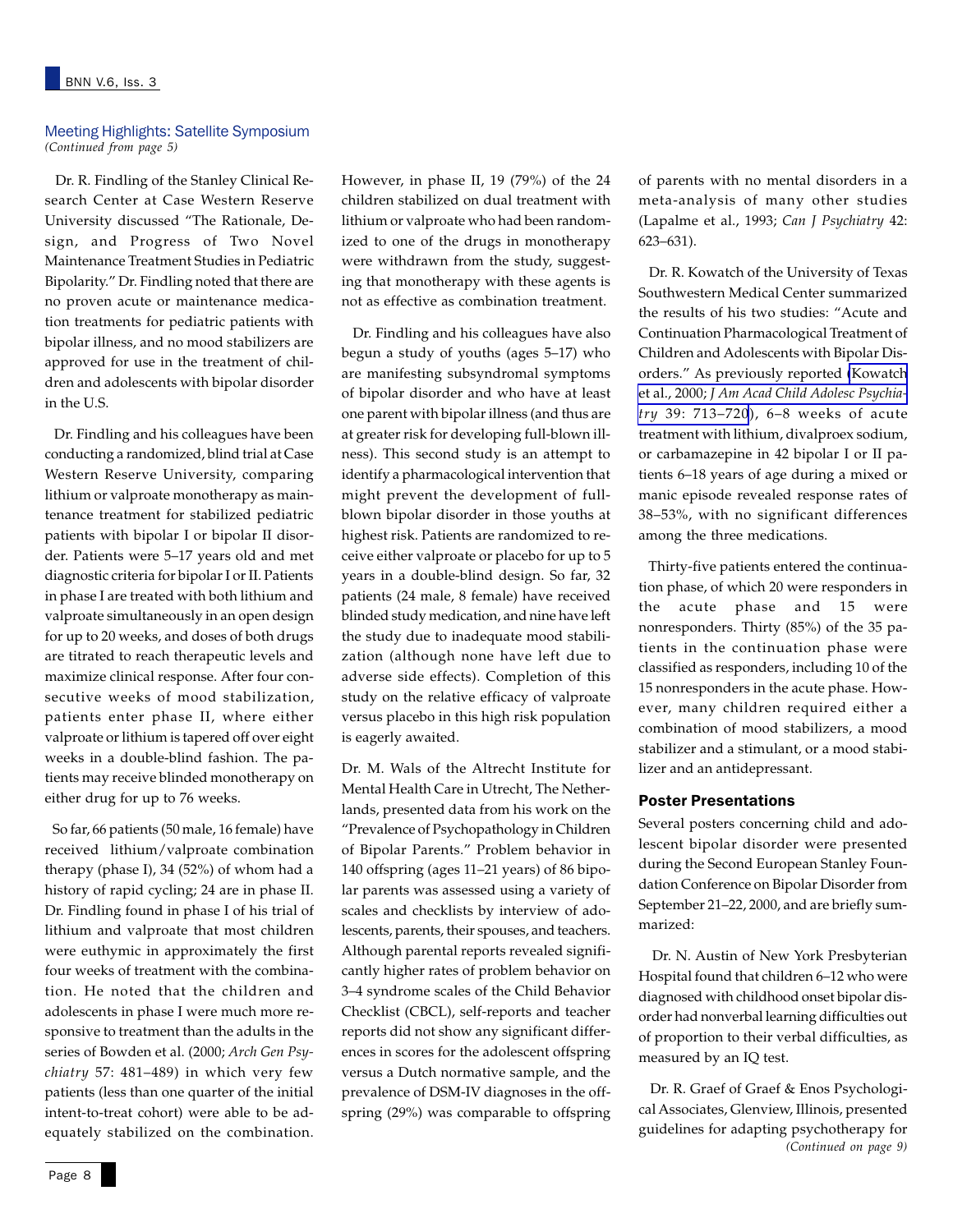#### Meeting Highlights: Satellite Symposium *(Continued from page 8)*

treating bipolar children and adolescents, including three major issues: 1) the importance of current knowledge of the disorder; 2) learning how to effectively pass this knowledge on to patients, families, and schools; and 3) a willingness to provide extraordinary support needed by children and their families.

 M. Hellander of The Child and Adolescent Bipolar Foundation (CABF; [www.bpkids.org\)](http://www.bpkids.org/) described their website and its many opportunities for all interested in bipolar disorder in children and adolescents, including full-text medical journal articles, an on-line database of professional members, on-line support groups, and many other resources.

 Dr. Y. Osher of Ben Gurion University of the Negev, Beer Sheva, Israel, compared the children of parents without bipolar illness to children of parents with bipolar illness using the Rorschach Inkblot Test. Compared to the 14 controls, the 14 children of bipolar parents showed fewer cognitivelymediated affective responses, fewer Human Movement responses, and significantly more severe thought disorder, and gave significantly fewer conventional responses.

 Dr. J. Frazier of Harvard Medical School and colleagues found that olanzapine was an effective monotherapy for juvenile (ages 5–14) bipolar disorder; 14 (61%) of 23 patients responded with a reduction in mania scores. ■

# Circulation Note:

This issue is the most current issue of the *BNN*. The Winter 2000 and Spring 2001 issues should be published rapidly in the next 2–3 months.



# [www.bpkids.org](http://www.bpkids.org/)

### The Child and Adolescent Bipolar Foundation

As noted in the article at left, The Child and Adolescent Bipolar Foundation is a community of people who care about children and adolescents with bipolar disorders. The Learning Center section of the website has many articles on early-onset bipolar disorder, research findings, and interviews. The heart of CABF is the Community Center, where there are message boards, chat rooms, and on-line support groups that will connect you with others in similar circumstances. The Community Center also features an on-line searchable database of professionals, a fine arts gallery of works by bright and creative children, a listing of research studies, and a bookstore. Visiting the Resource Center of the website will provide you with essential resources (such as Social Security Disability information and a directory of in-person support groups) right on the CABF Web site.

# [www.bpso.org](http://www.bpso.org/)

# Bipolar Significant Others

The BPSO website is intended to provide information and support to the families, friends and loved ones of those who suffer from bipolar disorder. The BPSO mailing list was formed in 1995. It is an informal organization whose members exchange support and information about bipolar disorder by e-mail, and discuss issues related to the impact of the illness on families and intimate relationships. "Significant Others" includes, but is not limited to, spouses, boyfriends, girlfriends, partners, parents, children, siblings, and other loved ones of those who have bipolar disorder. Sections of the website such as Medications; Current Research and New Trends; Coping, Job, and Legal Issues; and BP in Children and Adolescents provide a wealth of information for significant others of those with bipolar illness.

# [www.nimh.nih.gov/publicat/childmenu.cfm](http://www.nimh.nih.gov/publicat/childmenu.cfm)

# NIMH Child and Adolescent Mental Health

This website of the National Institute of Mental Health has links to many NIMH reports related to bipolar disorder, including Child and Adolescent Bipolar Disorder: An Update from the NIMH," and "Treatment of Children with Mental Disorders," as well as many other topics related to mood disorder research in children and adolescents.